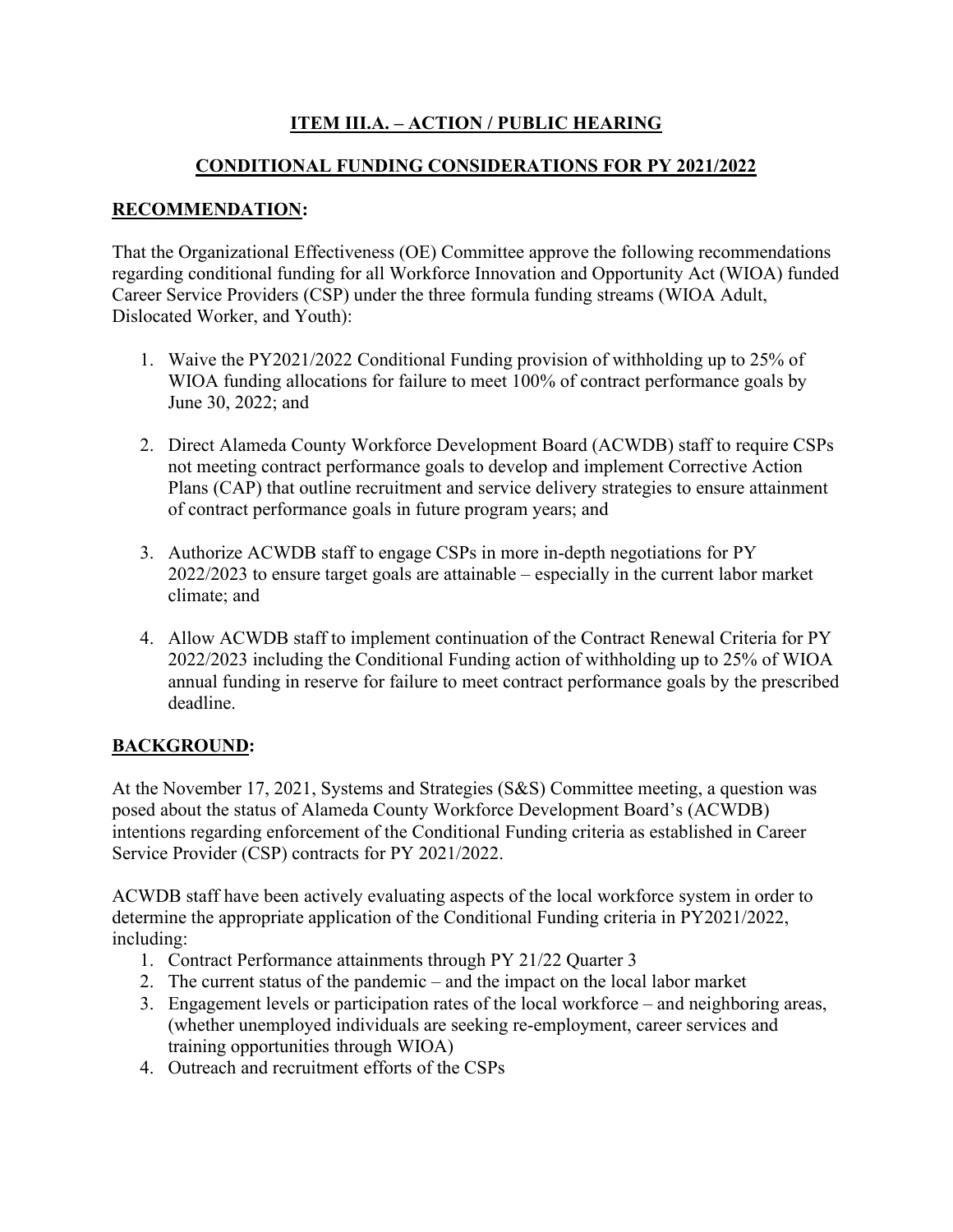# **JUSTIFICATIONS FOR STAFF RECOMMENDATIONS:**

Staff has developed this recommendation based on a number of factors:

# 1. Contract Performance Attainments for PY 2021/2022 through Quarter 3

Third quarter contract performance attainments corroborate anecdotal data being reported through varied resources indicating that Local Boards across the state – and within our Regional Planning Unit (RPU) have all experienced challenges with recruitment and enrollment of participants into their WIOA-funded programs – especially from the Dislocated Worker population.

ACWDB staff did notice an uptick in participant enrollments from quarter 2 to quarter 3:

| Measure                                | Quarter 2 | Quarter 3 |
|----------------------------------------|-----------|-----------|
| <b>WIOA Adult Enrollments</b>          | 59.6%     | 88.8%     |
| <b>Dislocated Worker Enrollments</b>   | 33.7%     | 73.3%     |
| In-School Youth Enrollments            | 68.0%     | 93.9%     |
| <b>Out-of-School Youth Enrollments</b> | 18.6%     | 36.8%     |

While attainments remain down – and far below attainments for quarter 3 of the prior program year (PY20/21: Adults-108.1%; Dislocated Workers-99.0%; In-School Youth-100.0%; and Outof-School Youth-96.6%); the uptick represents the energy that CSPs have exerted toward their recruitment efforts.

## 2. Impacts of The Great Resignation on the Local Workforce and Labor Market

The Great Resignation has been referenced in various published articles [Harvard Business Review (hbr.org); CNBC.com; Marketplace.org] and is loosely defined on Wikipedia as "an ongoing economic trend in which employees have voluntarily resigned from their jobs en masse, beginning in early 2021, primarily in the United States."

The Great Resignation has also been referenced in the following articles:

- a. [The Great Resignation; Business Insider, Ben Winck, April 5, 2022](https://www.businessinsider.com/great-resignation-normal-economic-recovery-san-francisco-federal-reserve-study-2022-4)
- b. [Pew Research Center, Kim Parker, Juliana Menasce Horowitz, March 9, 2022](https://www.pewresearch.org/fact-tank/2022/03/09/majority-of-workers-who-quit-a-job-in-2021-cite-low-pay-no-opportunities-for-advancement-feeling-disrespected/)

The Great Resignation has resulted in near-record-high job openings with available and willing workers in short supply – even as employers attempt to attract workers through booming wage growth.

When job seekers are able to obtain employment and earn living wages, they are less likely to seek career services – or take time for vocational skills training.